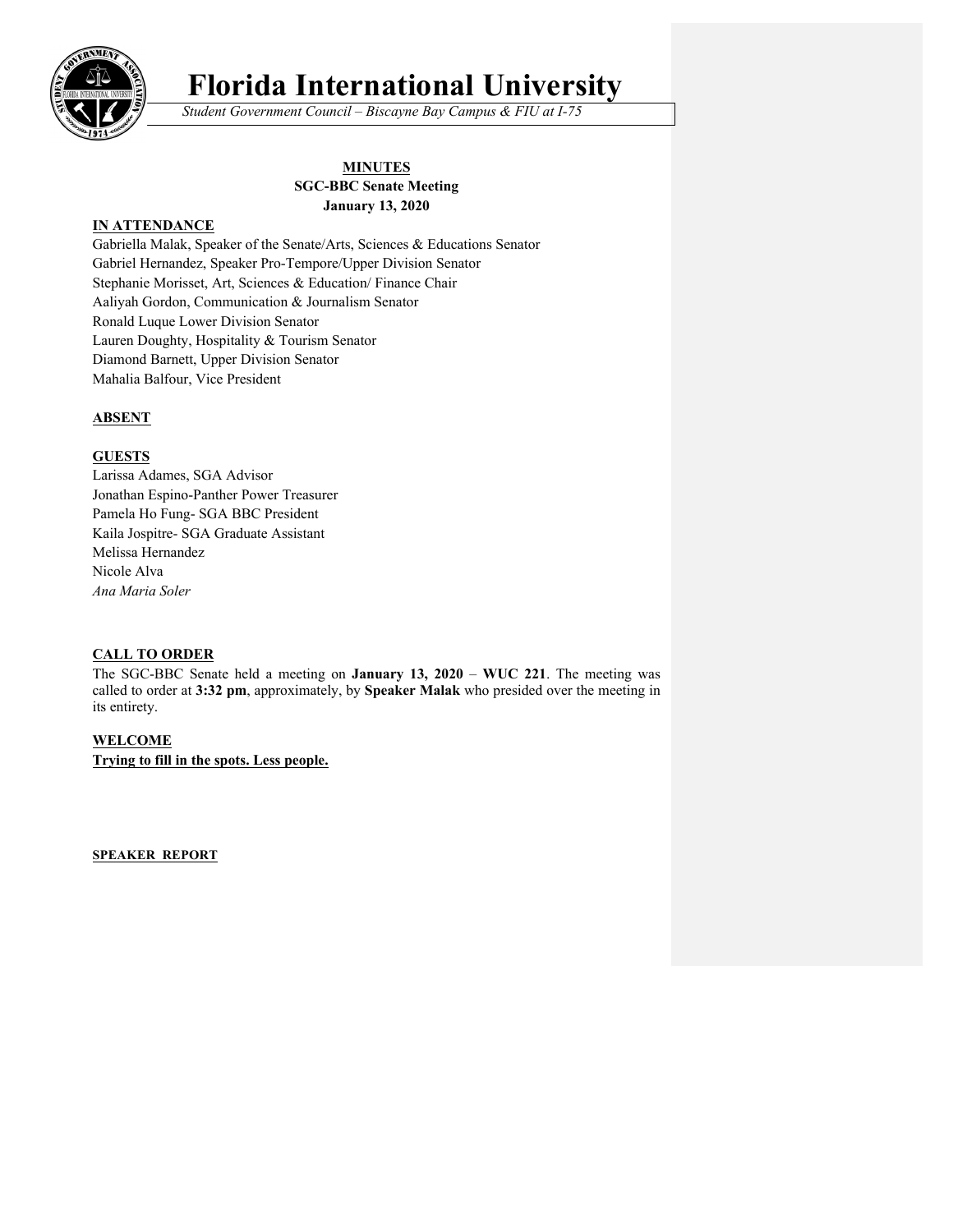Speaker Malak reported the following:

- Congress meeting, we voted at 4pm.
- Want to do one vs one with Gabe, mahalia.
- Doing anchor legislation due date.
- The following Monday,senators will come and present ideas that you want to work on. If there are no ideas one will be signed. Ideas will be due in 2-3 weeks.
- On Thursday, will talk about separating branches. Will do it in the conference room.
- Budget hearings at MMC, on Wed
- No internal affairs chair

#### **VICE PRESIDENT REPORT**

Vice President Balfour reported the following:

- Initiatives SGA is pushing, if you do have an initiative that you want to work on..
- Last Monday addressed disgruntled group of students, about physics class.
- The students concerns were heard in the meeting with Dean heithaus.
- She yielded back to the chair.

#### **SPEAKER PRO'S REPORT**

Speaker Pro Hernandez reported the following:

- There are two vacancies for chairs.
- will be talking to select senators.
- wants to have a follow up meeting with chairs

#### **ADVISOR'S REPORT**

Ms. Adames reported the following:

- Budget season starts on Wed, January 15th At MMC 8:30am-5pm
- The second hearing will be January 23rd at BBC at WUC 155
- The budget hearings will be webcasted.
- Student leadership summit is Feb 1rst at BBC, on Sat, 8:30am-4:30pm. No additional cost.
- Election apps are available link will be sent out are open until end of January 2020.
- Discussed having scheduled programming and planning times

#### **Finance Chair Report**

Senator Morisset reported the following:

• Update for undergrad \$2450 FIUSGA BBC 1/22/2020 8:21 PM

**Comment [1]:** please verify amount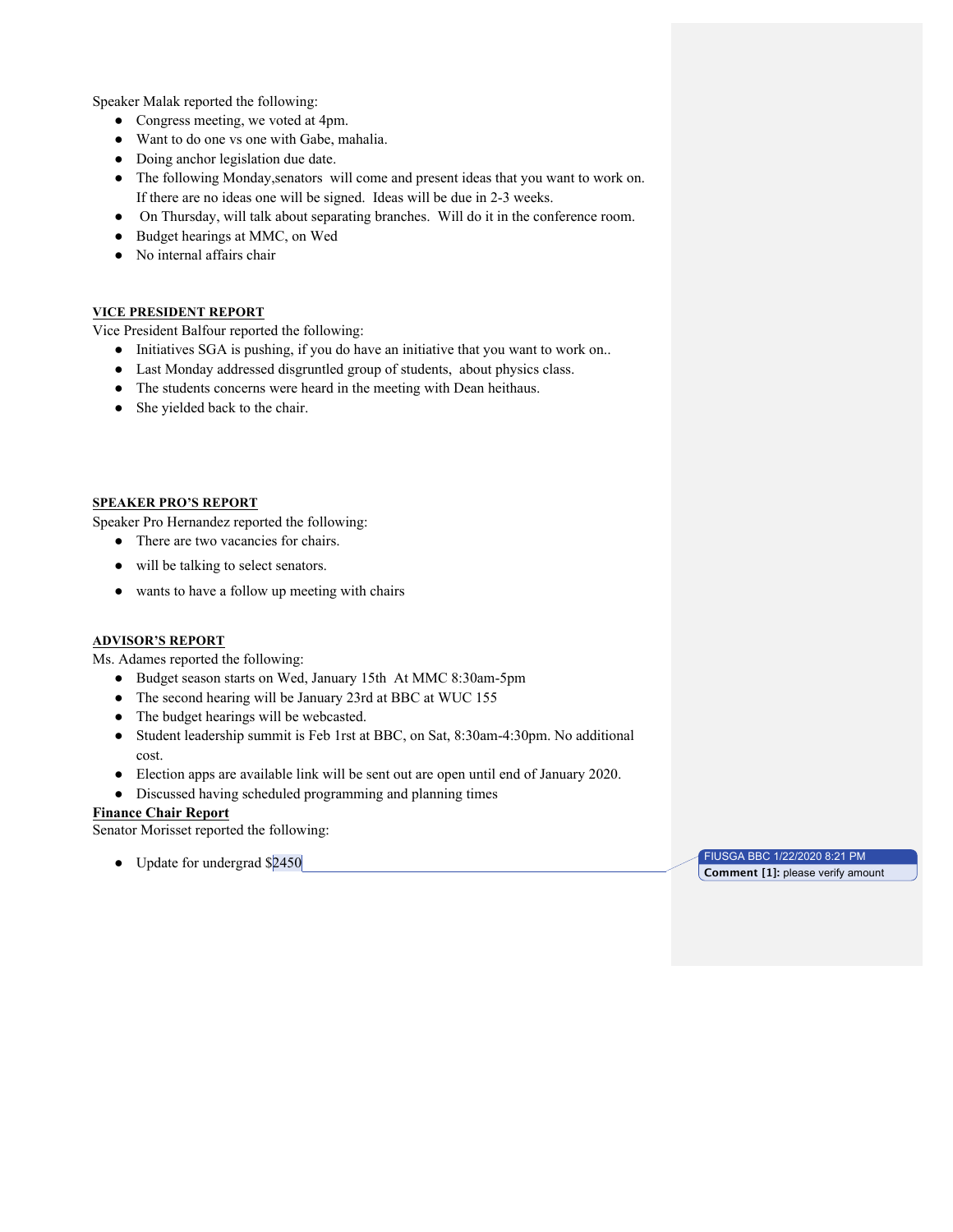- Graduate funding: \$4,100 left
- Talked about Australian wildfires and asked how FIU could help.
- Will look for charities and organizations for more information.

#### **Rules, Legislations & Judiciary Report**

Senator Luque reported the following

- Currently has no members in his committee
- Will look into what ideas of what he wants to write on legislation

#### **Operational Review Report**

Senator Desme was absent

#### **Senator's Report**

Senator Doughty reported that she wants to create an event where students will know about

hospitality clubs, talked to person over FIU hospitality.

Senator Barnett reported that she will be will switching positions.

# **Old Business**

A. Approval of the minutes

Senator Gordon moved to approve the minutes of January 6th, Senator Luque seconded the motion. By unanimous vote the minutes were approved.

#### **NEW BUSINESS**

A. Appointment of *Melissa Hernandez* for *Lower Division* Senator

Melissa Hernandez presented herself to the senate for the lower division Senate seat. Currently a

Chemistry major and freshman at FIU.

Senator Morsiett moved to appoint Melissa hernandez at lower division senator.

Senator Gordon seconded the motion.

Senator Luque- Yea

Seator Barnett - Yea

Senator Hernandez - Yea

Senator Gordon - Yea

Senator Doughty - Yea

Senator Morsiett - yea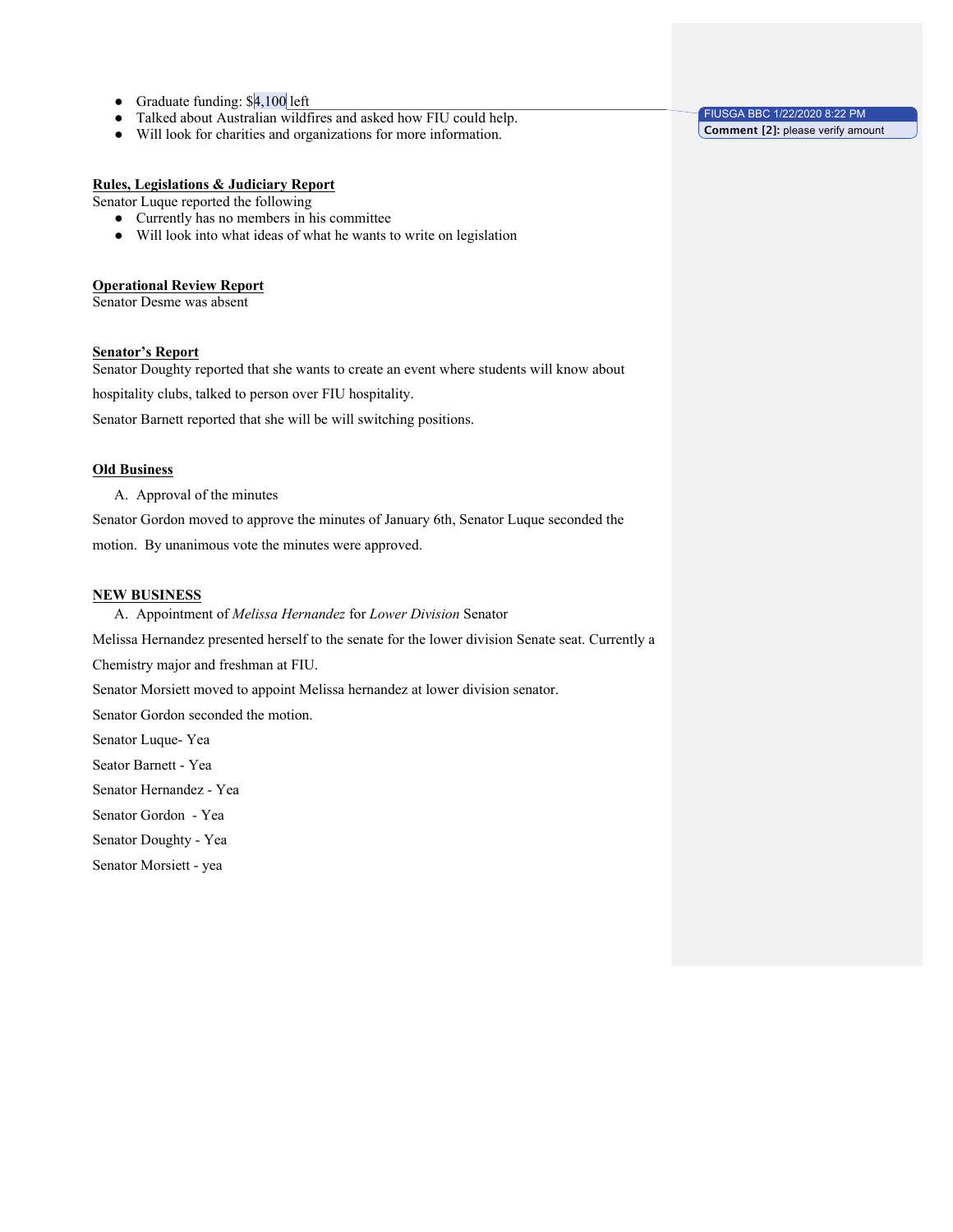Speaker Malak - Yea With a vote of 7-0-0, Melissa hernandez was unanimously appointed as a Lower Division Senator

# B. Appointment of *Nicole Alva* for *At-Large* Senator *Nicole Alva* presented herself to the senate for the *At-Large* Senator seat. She is currently a freshman majoring in Biology.

Sensator Hernandez - Bautista - Yea Senator Luque- Yea Seator Barnett - Yea Senator Hernandez - Yea Senator Gordon - Yea Senator Doughty - Yea Senator Morsiett - yea Speaker Malak - Yea With a vote 8 - 0 -0 Nicole Alva was appointed as a new At- Large Senator

#### C. Appointment of *Ana Maria Soler* for *At-Large* Senator

Ana Maria Soler presented herself to the senate for the *At-Large* Senator seat. She's currently a Journalism major and is a Junior at FIU.

Sensator Hernandez - Bautista - Yea Senator *Nicole Alva - Yeah* Senator Luque- Yea Seator Barnett - Yea Senator Hernandez - Yea Senator Gordon - Yea Senator Doughty - Yea Senator Morsiett - yea Speaker Malak - Yea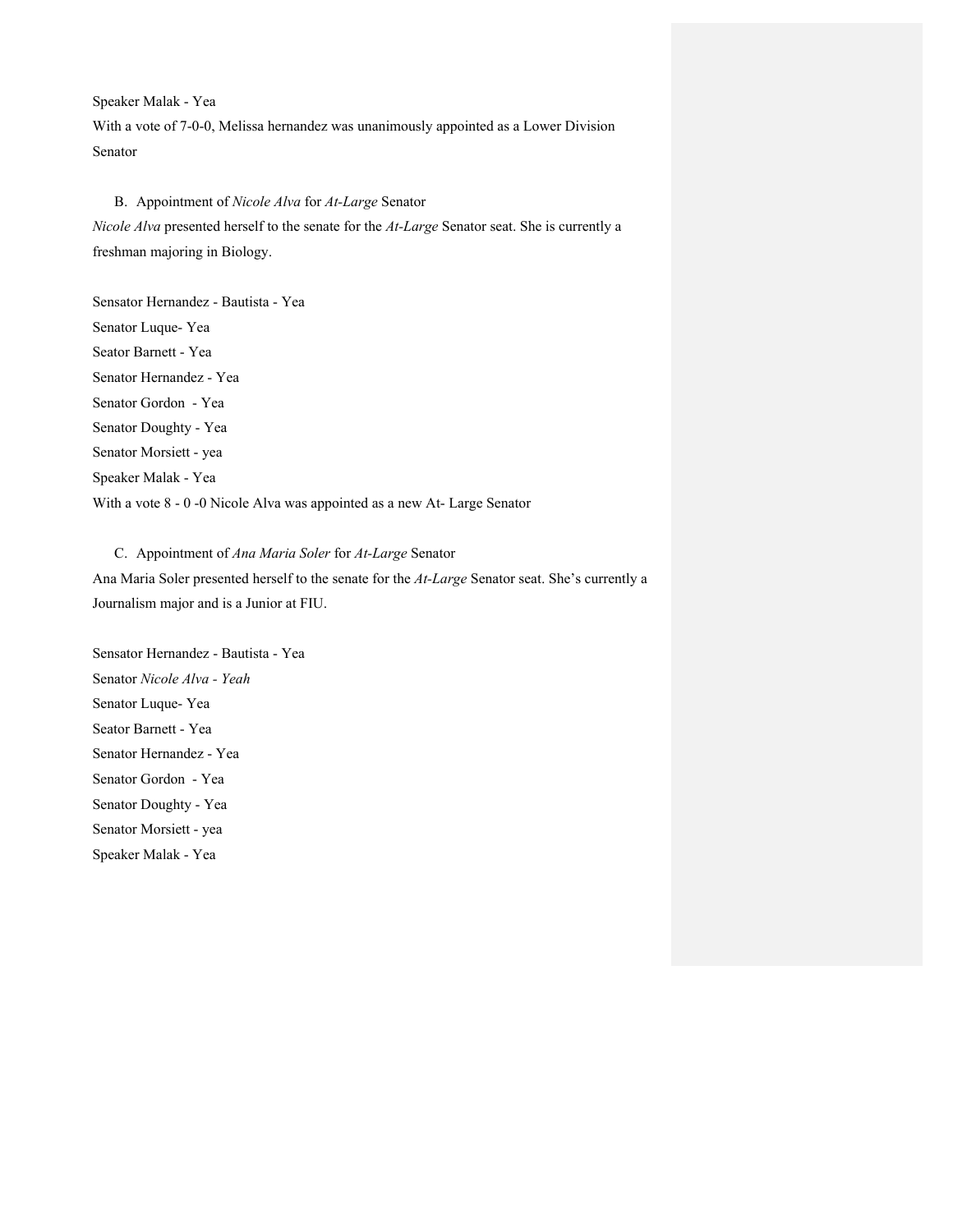With a vote of 8-0-0, *Ana Maria Soler* was unanimously appointed as a *At-Large* Senator.

D. Appointment of *Diamond Barnett* for *Health Service Administration* Senator

Left at 4:16pm

Senator Luque- Yea

Seator Barnett - Yea Senator Gordon - Yea

Senator Doughty - Yea

Senator Morsiett - yea

Speaker Malak - Yea

With a vote of 7 - 0 -0 *Diamond Barnett* was appointed as a Health Service Administration Senator.

E. Colors/Personality Test Took personality test *Melissa Hernandez* - Green Nicole- Orange Ana - Blue Gabe - Blue

F. Chair Nominations

Lost two chairs. Internal Affairs and Student Advocacy

#### **DISCUSSION**

- A. Open Forum
	- a. Student Concerns No concerns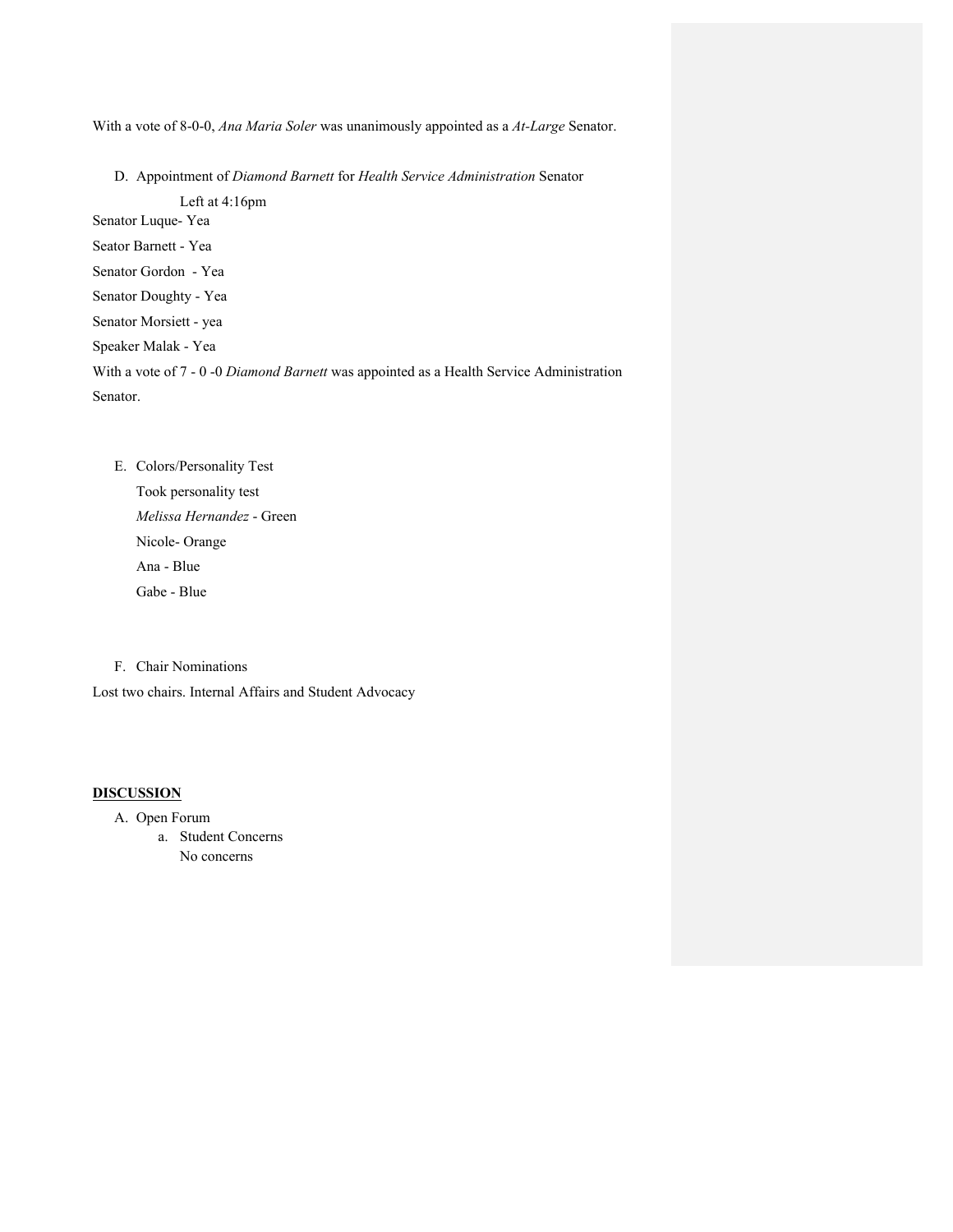- b. Senate Concerns No concerns
- c. Additional Comments, Suggestions, Concerns

# **REPORT**

# **President's Report**

President Ho Fung reported on the following:

- Spring semester has been busy,
- last week had a meeting with the CFO of FIU, VP and controller, meeting was successful, shared questions and concerns. SGA retreat attendance was low.
- Went to 3 kings parade with Speaker Malak.
- This week will attend BBC leadership meeting,
- Tomorrow will present a report on behalf of SGA BBC.
- -GC on budget meeting Thursday 6-8pm, Free for FIU students.
- She updated that there will be a collaboration with HFA for entrepreneurs fair.
- There is one spot left for FIU day
- President Rosenvert will be at Town Hall BBC
- Will start to visit classrooms about volunteering

# **ANNOUNCEMENTS**

- **U-Wide Budget Hearings, January 15th** 
	- GC 355 8:30am-5pm
- **U-WIde Budget Hearing at BBC & BBC Budget Hearing, January 23rd**
	- WUC 155 9am-4pm
- **BBC Hearings, January 29th**
	- WUC 155 9am-3pm
- **Blue & Gold Recruitment Week, January 27th-31st**